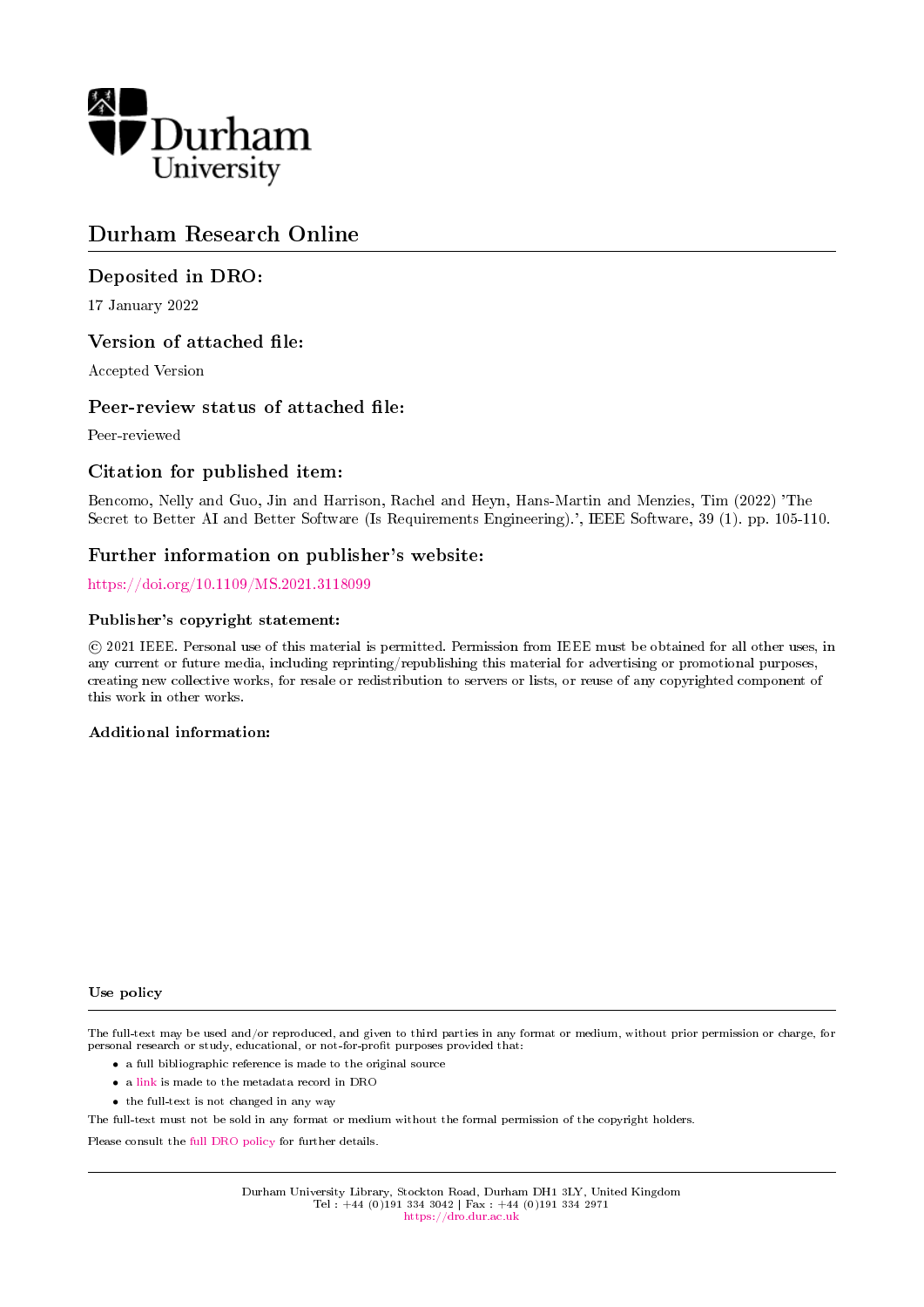# The Secret to Better AI and Better Software (is Requirements Engineering)

Nelly Bencomo, Jin L.C. Guo, Rachel Harrison, and Hans-Martin Heyn. Tim Menzies Durham University, UK; McGill University, Canada; Oxford Brookes University, UK; University of Gothenburg, Sweden; NC State, USA

*Abstract***—Much has been written about the algorithmic role that AI plays for automation in SE. But what about the role of AI, augmented by human knowledge? Can we make a profound advance by combining human and artificial intelligence? Researchers in requirements engineering think so, arguing that** *requirement engineering is the secret weapon for better AI and better software***.**

Much has been written about the algorithmic role that AI plays for automation in SE. But what about the role of AI, augmented by human knowledge? Can we make a profound advance by combining human and artificial intelligence? Researchers in requirements engineering think so, arguing that *requirement engineering is the secret weapon for better AI and better software*[1](#page-1-0) .

To begin, we first need a definition. What is requirements engineering or RE? RE used to be viewed as an early lifecycle activity that proceeded analysis, design, coding and testing. For safety critical applications there is certainly a pressing need to create those requirements before the coding starts (we will return to this point, later in the paper). However, in this age of DevOps and Autonomous and Self-adaptive systems, requirements can happen at many other times in a software project $[15]$ ,  $[14]$ . We say that:

*Requirements engineering is any discussion about what to build and how to trade-off competing cost/benefits. It can happen before, during, or after runtime.*

<span id="page-1-0"></span><sup>1</sup>This paper is based on the Panel "Artificial Intelligence and Requirement Engineering: Challenges and Opportunities", which took place at the Eighth International Workshop on Artificial Intelligence and Requirements Engineering (AIRE).

As shown in Table [1](#page-2-0) and Table [2,](#page-2-1) there are many ways AI can help RE, across a broad range of SE activities. But, what about the other way around? If we add more requirements into AI, and use RE methods to get *truly desired* requirements, can we make better software by combining human and artificial intelligence?

In our view, when integrating AI into software engineering is a *co-design problem* between humans, the AI model, the data required to train and validate the desired behaviour, and the hardware running the AI model, in addition to the classical software components. This means that when integrating AI, you need to know and understand the context of the system in which you want to apply your AI model to derive the necessary model requirements [\[17\]](#page-5-0).

For example, in the arena of safety critical systems, model construction must be guided by safety requirements. one challenge for AI in RE are safety standards that base on the EN-IEC 61508 standard<sup>[2](#page-1-1)</sup>. These safety standards assume that for software only systematic faults exists. Therefore, they emphasise correct processes and the creation of lifecycle artifacts to minimise systematic mistakes during both the

<span id="page-1-1"></span><sup>2</sup>Functional Safety of Electrical/Electronic/Programmable Electronic Safety-related Systems; for example ISO 26262 for the automotive sector or IEC 61511 for the process industry.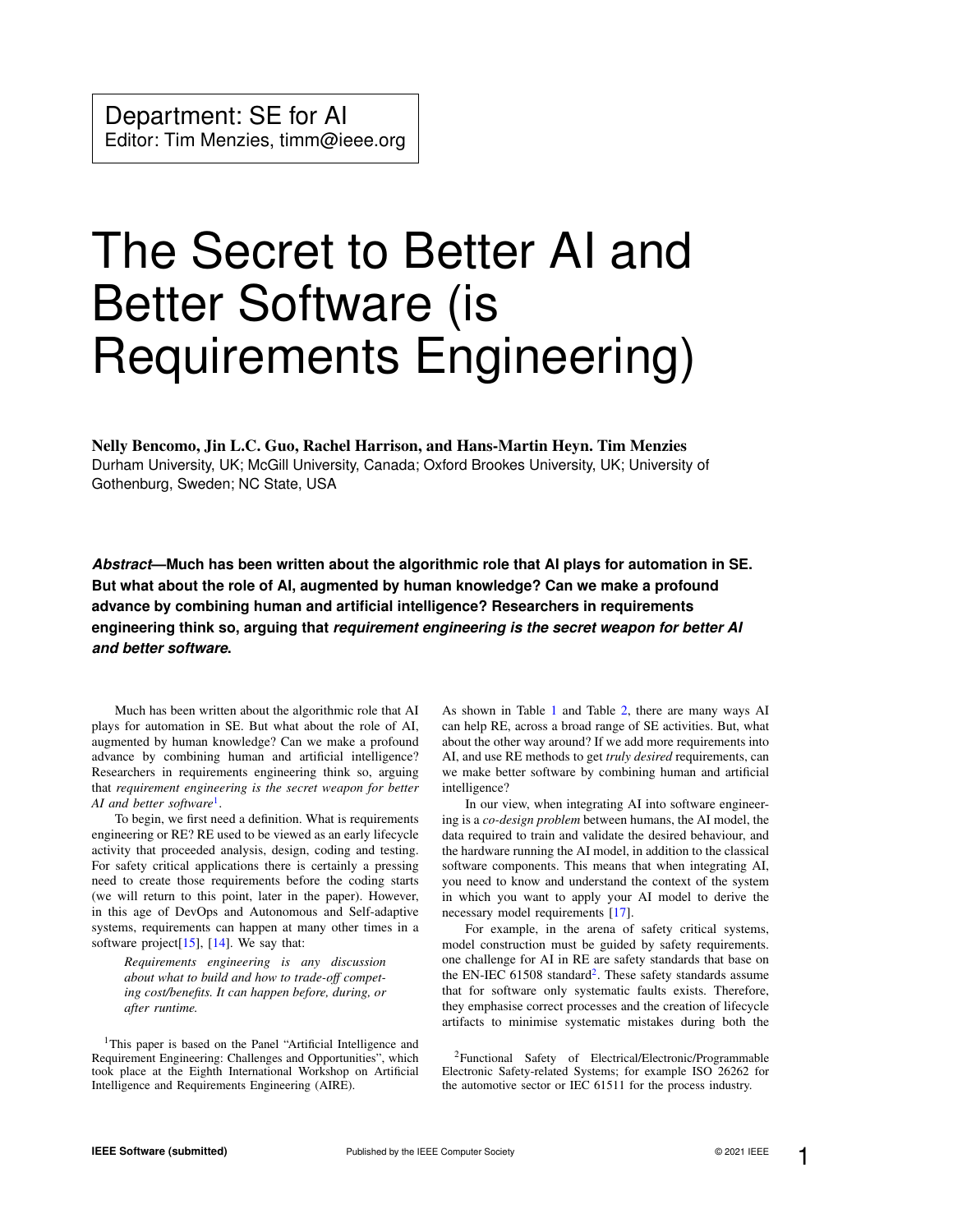#### Department Head

| Formal methods     | Expressing domain knowledge and software as axioms, then reasoning about those acions.                        |  |  |
|--------------------|---------------------------------------------------------------------------------------------------------------|--|--|
| Theorem provers    | A special kind of formal methods. Finds settings to variables that satisfy constraints.                       |  |  |
| Data miners        | Divide data into regions, summarize each region.                                                              |  |  |
| Defect predictors  | A kind of data mining. Finds likely locations of bugs                                                         |  |  |
| Optimizers         | Divide data into regions, then recommend how to move for worse to better regions.                             |  |  |
| Genetic algorithms | A special kind of optimizer that mutates populations of candidates over many generations (the best candidates |  |  |
|                    | are mutated and mixed together to create the next generation).                                                |  |  |
| Text mining        | Find structures in large sets of natural language.                                                            |  |  |
| Sentiment analysis | A special kind of text mining. Guess the mood of the an author, based on their writing.                       |  |  |
| Topic modeling     | A special kind of text mining. Finds conjunctions of terms (called "topics") that often occur together in     |  |  |
|                    | different parts of some text.                                                                                 |  |  |

<span id="page-2-0"></span>Table 1. Some AI tools useful for RE.

AI for RE at design time: One AI technology that can help software design work is text mining and, more specifically, sentiment analysis and topic modeling. Sentiment analysis can explore, at scale, many comments about certain apps and their concrete features. These tools can help app developers to systematically analyze user opinions about individual features, filter irrelevant reviews, and perform competitor analysis [\[1\]](#page-4-2), [\[2\]](#page-4-3). As to topic modeling, this is a method for finding conjunctions of terms (called "topics") that often occur together in different parts of some text. Parker et al. use topic modeling to bridge the vocabulary gap between users' comments from the app review and product descriptions [\[3\]](#page-4-4). Stanik et al. adopt the latest language model to cluster topics from Twitter content about the software to reveal trends of the user feedback and therefore prioritize future effort.

Apart from topic modeling, another AI technology that can help early life cycle discussions are multi-objective optimizers and theorem provers. These tools serve as aids to users as they navigate the competing constraints seen in software product lines. Theorem provers find settings to variables that satisfy constraints while multi-objective optimizers divide what we know about a domain into regions, then recommend how to move from worse to better regions. This can be useful during design discussions while struggling to navigate competing constraints in order to generate a design. Multi-objective optimizers know how to trade between competing concerns and are very useful– for example, see the work of Bowers et al. using search-based heuristics to address that issue [\[4\]](#page-4-5). See also Vescan et al. who use genetic algorithms to learn a tree of features that describe a current system [\[5\]](#page-4-6) and Abdelnabi et al. who use natural language process techniques to generate object-oriented class diagrams from a requirements specification [\[6\]](#page-4-7). This technology is particularly exciting for requirements engineering since decades of research has resulted in optimization and theorem proving algorithms that scale to very large models (see, for example, Sayyad et al.'s exploration of 100,000s of requirements constraints in the Linux kernel [\[7\]](#page-4-8)).

AI for RE during testing: AI is also useful for testing requirements and checking if the stated requirements are actually implemented. Automated traceability analysis builds on text mining and information retrieval methods to establish links between heterogeneous text documents or between textual requirements and source code [\[8\]](#page-4-9), [\[9\]](#page-4-10).

AI for RE during deployment: When we deploy software into the cloud, there is a need for automated "requirements agents" that can negotiate the appropriate access to shared resources. Backes et al. describe one such system deployed into Amazon Web Services [\[10\]](#page-4-11). After extracting theorems from the AWS software configuration files, that system runs theorem provers billions of times per day in order to ensure all the AWS access requirements are preserved.

AI for RE for configuration: Another requirements problem seen when a system is deployed is configuration. In their article 'Hey, You've Given me too Many Knobs!" [\[11\]](#page-4-12), Tu et al. warn about what happens when users are giving too many options. They report that the overwhelming majority of configuration options are not used in modern software. This means, in turn, that that software is not fulfilling its requirements, e.g. minimizing energy usage, maximizing transfer of data, responding to user queries in a timely manner, etc. Here too, AI can proof to be very useful. Kaltenecker et al. report on the success of data mining technology to sample the effects of past configurations in order to suggest better configurations for now and the future [\[12\]](#page-4-13).

AI for RE at runtime: During runtime several AI techniques offer potential to use data that is available just at runtime and that can support decision making, in order to deal with uncertainty in a principled way. For example, Bayesian inference and Bayesian surprises can be used for quantitative analysis to measure degrees of uncertainty and deviations of self-adaptive systems from normal behavior [\[13\]](#page-4-14). The key idea is that a surprising event can be defined as one that causes a large divergence between the belief distributions prior to and posterior to the event. Therefore, in order to satisfy its requirements, the system may decide either to adapt accordingly or to flag that an abnormal situation is happening during runtime, and based on data that was not available during design time.

One research community that actively explores "AI for RE at runtime" is self-adaptation and autonomous systems. The authors of [\[14\]](#page-4-1) argued that self-adaptive systems should be aware of their own requirements (i.e requirements happen at runtime). Requirements for self-adaptive systems are defined before runtime taking into account uncertainty [\[15\]](#page-4-0), [\[16\]](#page-5-1). However, these requirements should also be run-time entities that can be reasoned over to understand the extent to which they are being satisfied, to support decision making for self-adaptation under uncertainty at runtime.

<span id="page-2-1"></span>Table 2. Some examples of AI for RE across the life-cycle. Just to say the obvious, the above is just a small sample

of where AI is being applied to RE. For the reader interested in the keeping up with the state of the art in this exciting area, we refer them to the annual proceedings of the International on Requirements Engineering Conference [https://requirements-engineering.org.](https://requirements-engineering.org)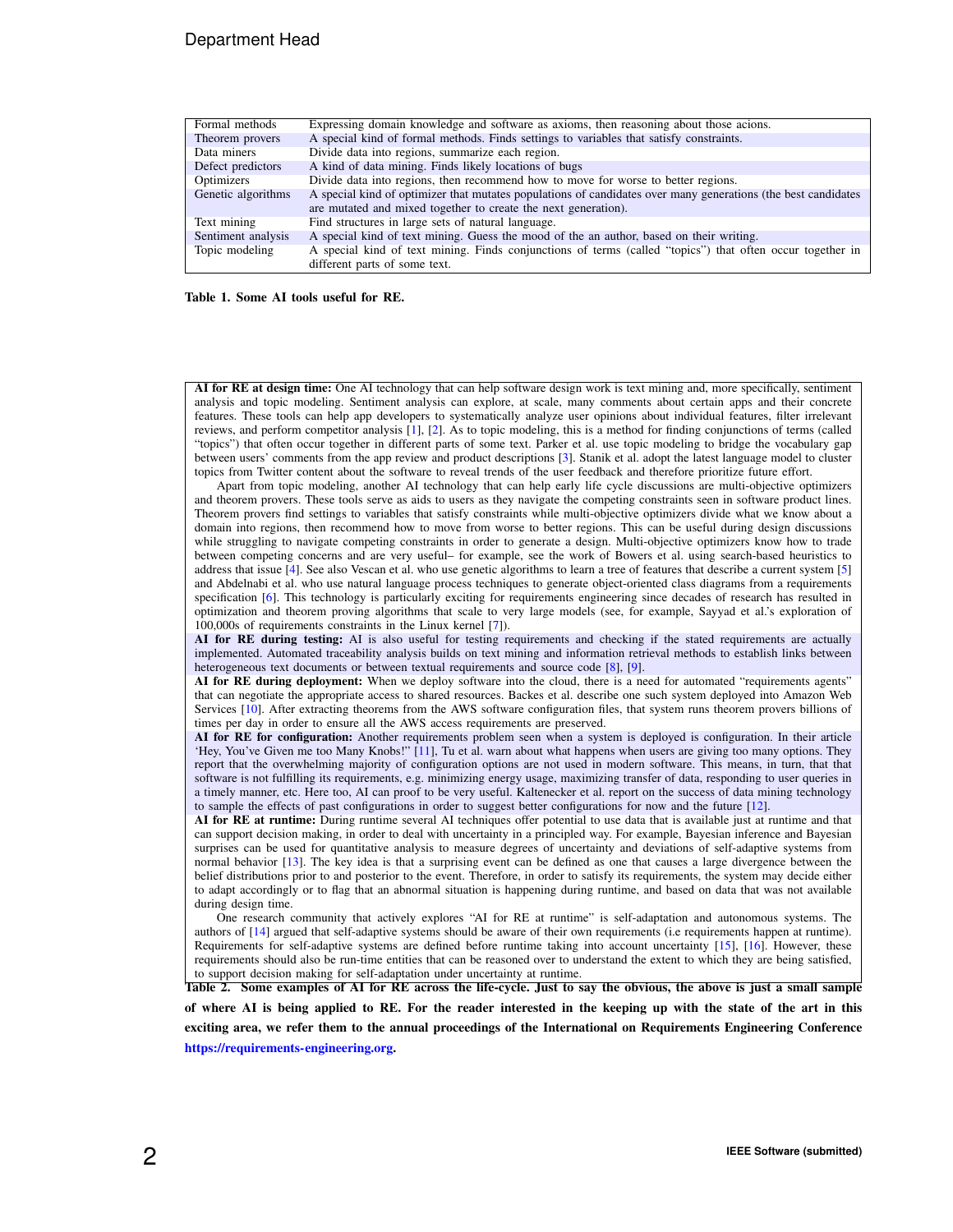|                              | Challenge                        | Opportunity                                            |
|------------------------------|----------------------------------|--------------------------------------------------------|
| Formal methods               | Where to get the axioms?         | Infer from config files                                |
| Text mining.                 | Sub-optimal                      | Hyperparameter optimization                            |
| Configuration.               | It works. Why not used more?     | More AI Education                                      |
| Multi-objective optimization | Taming runtimes.                 | Use stakeholder knowledge to reduce search space       |
| Deep Learning                | Deep confusion                   | towards Human-AI Collaboration. Common vocabulary      |
| Other AI algorithms          | Needs scaling; needs explanation | and common understanding between different communities |

<span id="page-3-0"></span>Table 3. Some challenges and opportunities for the technology discussed above. Note that for the last three challenges, stakeholder knowledge is the key opportunity.

concept and the design phase of the system. Applying AI for RE in the concept phase would require, a safety qualified AI performing the RE tasks. Such "tool qualifications", for example for ISO 26262, would require that the AI tool is developed according to a suitable standard, or that evidence is proved "*that the assessed tool errors either do not occur or will be detected*"[\[18\]](#page-5-2). That is, for such systems, humans are still needed to ensure we produce ethical AI [\[19\]](#page-5-3).

This is boon and bane at the same time. On one hand it might be difficult and not feasible to consider every contextual attributes and their possible changes at design time for the entire operational environment of your system, see for example [\[15\]](#page-4-0). On the other hand, a clear understanding of context and constraints offers opportunities to simplify the learning problem, such that the data required to train the desired behavior can be found, or created, more efficiently. For example, assume that you want a simple classifier for handwritten numbers from 0 to 9. Traditionally, you would have to collect thousand of examples for each number to train a (deep learning) classifier, which will use properties such as curvature, shape, etc. to discriminate between the digits. Now assume you have the context that each number is written in a different, digit-specific color. In this context, the classifier only needs to learn the correlation between color and digit, which will require significant less data samples (specifically 10).

Safety critical systems must be understandable and auditable by humans (this is especially true if those systems ever fail and we must fix their problem). The more an AI tool understands human requirements, and human reasoning, the more they can produce simpler and more explicable models.

One concern with this "keep it simple" approach is that some fear that such simpler models will perform worse than more complex options. In some domains, this is certainly true; e.g. when processing 10,000 wavelets from a signal processing model which, in turn, is controlling an autonomous car. But in many domains, there is much evidence that simpler need not be more stupid; e.g. see the examples listed by Rudin [\[20\]](#page-5-4) or recent results in software defect prediction [\[21\]](#page-5-5)). In addition, high safety integrity demands systems that are as simple as possible; trying to achieve a high safety integrity level on a complex system will most likely cost a fortune, or is simply impossible.

#### The Road Ahead

Table [3](#page-3-0) lists some of the technologies discussed above and their challenges. For example, until just recently, formal methods needed humans to manually craft the axioms needed for their operation. But now, we can apply formal methods to requirements engineering by automatically extracting those axioms from configuration files [\[10\]](#page-4-11).

As to text mining (and, indeed, any AI inference tool), these came with so many configuration options that industrial practitioners routinely shipped to industry suboptimal products [\[22\]](#page-5-6). But using multi-objective optimizers, we can auto-configure and improve these complex tools [\[22\]](#page-5-6).

Note that we mentioned configuration in both the last two paragraphs. There is so much recent success in automatic configuration in order to satisfy numerous requirements. This is partly due to the advent of the alignment of ML and DevOps in MLOps, which helps to increase automation [\[23\]](#page-5-7). So why are not these tools used more widely? The answer, we think is to improve AI education. Too many software engineers seem to view AI as an incomprehensible black box. We need to show software engineers that AI software is just software. That is, up to a point, software is something that can be can be refactored and improved by software engineers.

The last three rows of Table [3](#page-3-0) deserve special attention. All these tasks must explore complex spaces to return, perhaps, very complex models. Here, we assert there is much benefit in injecting requirements to reduce the complexity and increase the explainability of these tools. The standard workhorse of industrial AI is *classification* and *regression* that forms models from independent variables to predict for a single class variable. Viewed from the lens of requirements engineering, that may seem a very strange process (at least, to non-RE people). The lesson from decades of requirements research is that users come from different stakeholder groups and the requirements of each group are expressed as different sets of multiple goals. That is, the *landscape* of the problem is not one hill with a single top. Rather, our stakeholders live in different high mountain valleys, surrounded by a intricate multi-dimensional landscape. An AI tool that tries to build one model with one goal across that landscape will end up satisfying very few of the stakeholders (if indeed, any at all). So what we propose is to reverse the formulation of the problem and consider what happens if we add requirements into AI:

- When an AI tool is aware of different requirements, they dramatically reduce their search space.
- Specifically, if we sort candidate solutions into different goals, and if we discard the worst half, then N-goals wipes out  $2^N$  parts of the problem (caveat: and different stakeholder goals wipe out different parts of the space).
- Such requirements-aware tools can terminate in logarithmic time (orders of magnitude faster than alternate tools that do not exploit the landscape of the solution) [\[21\]](#page-5-5).

#### An Interdisciplinary Approach

Interdisciplinary collaboration is critical. Unfortunately our sub-communities are divided by the languages we use. Unless we agree on common terminology, misunderstandings will persist. We think RE education (and SE in general) needs to improve. AI experts need to understand the importance of SE. A common vocabulary and understanding are needed for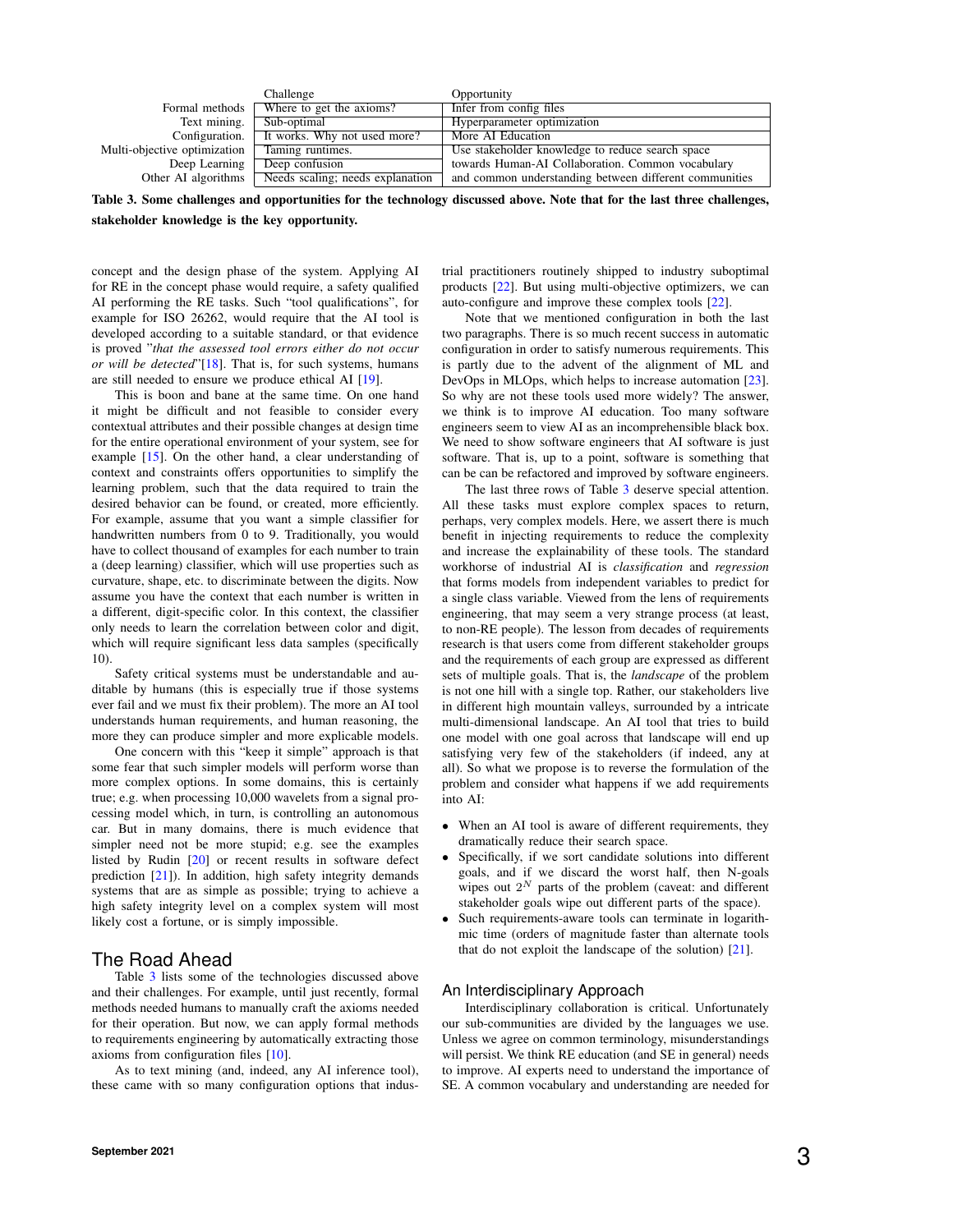#### Department Head

these communities, to be able to exploit their strengths [\[24\]](#page-5-8). Therefore, additional effort on educating AI experts the SE knowledge is also critical to bridge the communication gap and to set reasonable expectations.

#### Final Thoughts

In our view, intelligence means navigating a landscape of (often competing) constraints. And user requirements is how we define that landscape. That is, mathematically speaking, user requirements are the forces that change the shape of the ideas explored by  $AI^3$  $AI^3$ . Hence we say AI and RE are inexorably linked. We cannot get the most out of AI/RE without working more on RE/AI:

- AI techniques can offer useful comments on many parts of that landscape.
- Requirements engineering can be used to quickly rule out the less-than-useful parts of that space.

To say that another way, ignoring either can be detrimental to the other. And to get the most out of both each means working harder on each.

#### **REFERENCES**

- <span id="page-4-2"></span>1. E. Guzman and W. Maalej, "How do users like this feature? a fine grained sentiment analysis of app reviews," in *2014 IEEE 22nd International Requirements Engineering Conference (RE)*, 2014, pp. 153–162.
- <span id="page-4-3"></span>2. F. Dalpiaz and M. Parente, "Re-swot: from user feedback to requirements via competitor analysis," in *International working conference on requirements engineering: foundation for software quality*. Springer, 2019, pp. 55–70.
- <span id="page-4-4"></span>3. D. H. Park, M. Liu, C. Zhai, and H. Wang, "Leveraging user reviews to improve accuracy for mobile app retrieval," in *Proceedings of the 38th International ACM SIGIR Conference on Research and Development in Information Retrieval*, 2015, pp. 533–542.
- <span id="page-4-5"></span>4. K. M. Bowers, E. M. Fredericks, R. H. Hariri, and B. H. Cheng, "Providentia: Using search-based heuristics to optimize satisficement and competing concerns between functional and non-functional objectives in selfadaptive systems," *Journal of Systems and Software*, vol. 162, p. 110497, 2020.
- <span id="page-4-6"></span>5. A. Vescan, A. Pintea, L. Linsbauer, and A. Egyed, "Genetic programming for feature model synthesis: a replication study," *Empirical Software Engineering*, vol. 26, no. 4, pp. 1–29, 2021.
- <span id="page-4-7"></span>6. E. A. Abdelnabi, A. M. Maatuk, T. M. Abdelaziz, and S. M. Elakeili, "Generating uml class diagram using nlp techniques and heuristic rules," in *2020 20th International Conference on Sciences and Techniques of*

<span id="page-4-15"></span><sup>3</sup>For more on the mathematics of user requirements, see the formal analysis of Jureta et al. [\[25\]](#page-5-9) or the empirical analysis of Mathew et al. [\[26\]](#page-5-10).

*Automatic Control and Computer Engineering (STA)*, 2020, pp. 277–282.

- <span id="page-4-8"></span>7. A. S. Sayyad, J. Ingram, T. Menzies, and H. Ammar, "Scalable product line configuration: A straw to break the camel's back," in *2013 28th IEEE/ACM International Conference on Automated Software Engineering (ASE)*, 2013, pp. 465–474.
- <span id="page-4-9"></span>8. J. Cleland-Huang, O. Gotel, A. Zisman *et al.*, *Software and systems traceability*. Springer, 2012, vol. 2, no. 3.
- <span id="page-4-10"></span>9. M. Rath, J. Rendall, J. L. C. Guo, J. Cleland-Huang, and P. Mäder, "Traceability in the wild: Automatically augmenting incomplete trace links," in *Proceedings of the 40th International Conference on Software Engineering*, ser. ICSE '18. New York, NY, USA: Association for Computing Machinery, 2018, p. 834–845. [Online]. Available: [https://doi.org/10.1145/](https://doi.org/10.1145/3180155.3180207) [3180155.3180207](https://doi.org/10.1145/3180155.3180207)
- <span id="page-4-11"></span>10. J. Backes, P. Bolignano, B. Cook, A. Gacek, K. Luckow, N. Rungta, M. Schaef, C. Schlesinger, R. Tanash, C. Varming, and M. Whalen, "One-click formal methods," *IEEE Software*, vol. 36, no. 06, pp. 61–65, nov 2019.
- <span id="page-4-12"></span>11. T. Xu, L. Jin, X. Fan, Y. Zhou, S. Pasupathy, and R. Talwadker, "Hey, you have given me too many knobs!: Understanding and dealing with over-designed configuration in system software," in *Proceedings of the 2015 10th Joint Meeting on Foundations of Software Engineering*, ser. ESEC/FSE 2015. New York, NY, USA: Association for Computing Machinery, 2015, p. 307–319. [Online]. Available: [https://doi.org/10.1145/](https://doi.org/10.1145/2786805.2786852) [2786805.2786852](https://doi.org/10.1145/2786805.2786852)
- <span id="page-4-13"></span>12. C. Kaltenecker, A. Grebhahn, N. Siegmund, and S. Apel, "The interplay of sampling and machine learning for software performance prediction," *IEEE Software*, vol. 37, no. 4, pp. 58–66, 2020.
- <span id="page-4-14"></span>13. N. Bencomo and A. Belaggoun, "A world full of surprises: Bayesian theory of surprise to quantify degrees of uncertainty," in *Companion Proceedings of the 36th International Conference on Software Engineering*, ser. ICSE Companion 2014. New York, NY, USA: Association for Computing Machinery, 2014, p. 460–463. [Online]. Available: [https://doi.org/10.1145/](https://doi.org/10.1145/2591062.2591118) [2591062.2591118](https://doi.org/10.1145/2591062.2591118)
- <span id="page-4-1"></span>14. P. Sawyer, N. Bencomo, J. Whittle, E. Letier, and A. Finkelstein, "Requirements-aware systems: A research agenda for re for self-adaptive systems," in *2010 18th IEEE International Requirements Engineering Conference*, 2010, pp. 95–103.
- <span id="page-4-0"></span>15. A. J. Ramirez, A. C. Jensen, and B. H. C. Cheng, "A taxonomy of uncertainty for dynamically adaptive